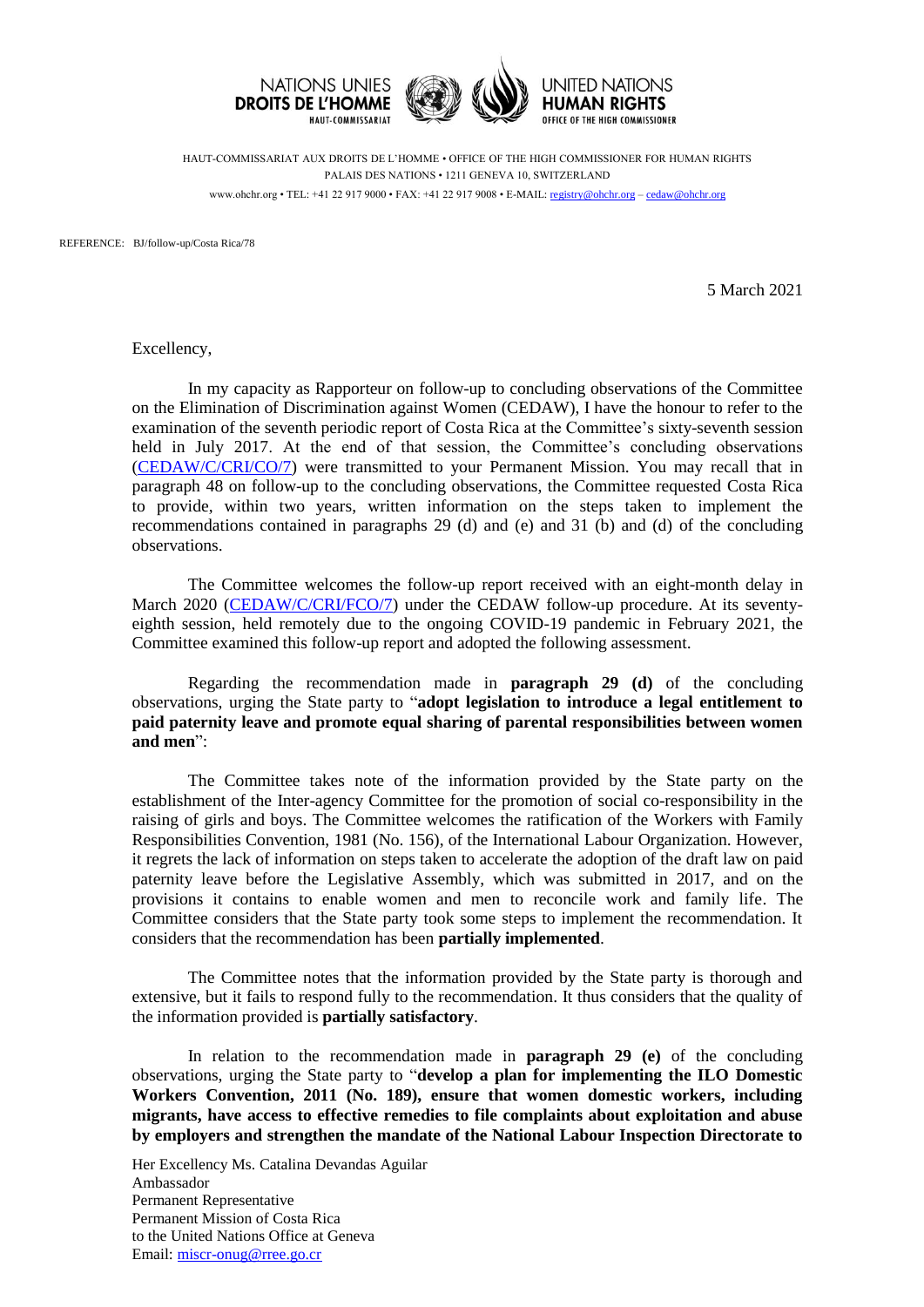

## **monitor the working conditions of women domestic workers when there are reasonable grounds to believe that violations are taking place in private households**":

The Committee notes the information on the adoption of regulations for the registration of employers, establishing a contributory insurance scheme for domestic workers including parttime domestic workers, and the increase in the number of insured domestic workers by the Costa Rican Social Insurance Fund. While the Committee welcomes the establishment of a unit to provide free legal advice for employees, including domestic workers, on social protection matters, it regrets the lack of information on its work, challenges and achievements and on the extension of its mandate to women domestic workers, including migrants. It also takes note that the adopted strategy aims at closing the wage gap between domestic workers and unskilled workers. However, the Committee is concerned about the lack of information on steps taken by the State party to develop a plan that covers all aspects under the ILO Domestic Workers Convention such as the situation of women migrant domestic workers, the elimination of all forms of forced or compulsory labour, the abolition of child labour, and the protection of women domestic workers against all forms of abuse, harassment and violence. The Committee regrets that no steps have been taken to strengthen the mandate of the National Labour Inspection Directorate to monitor the working conditions of women domestic workers when there are reasonable grounds to believe that violations are taking place in private households. The Committee considers that the State party took some steps to implement the recommendation. It considers that the recommendation **has been partially implemented**.

The Committee notes that the information provided by the State party is thorough and extensive, but it fails to respond fully to the recommendation. It thus considers that the quality of the information provided is **partially satisfactory.**

The Committee recommends that, in relation to **paragraph 29 (d) and (e)** of the concluding observations, the State party provide, in its **next periodic report**, information on actions taken to:

- **1. Expedite the adoption of legislation to introduce a legal entitlement to paid paternity leave and to continue promoting equal sharing of parental responsibilities between women and men;**
- **2. Develop a plan for implementing the ILO Domestic Workers Convention, 2011 (No. 189), strengthen the mandate of the National Labour Inspection Directorate to monitor the working conditions of women domestic workers when there are reasonable grounds to believe that violations are taking place in private households and ensure that the legal assistance unit provide services to women domestic workers, including migrants.**

With regard to the recommendation made in **paragraph 31 (b)** of the concluding observations, urging the State party to "**accelerate the adoption of technical guidelines for therapeutic abortion and conduct awareness-raising campaigns to prevent the stigmatization of women seeking an abortion**":

The Committee notes with appreciation the adoption of technical guidelines for therapeutic abortion in December 2019, despite the social and political climate. However, the Committee regrets the lack of information on measures taken to conduct awareness-raising campaigns to prevent the stigmatization of women seeking abortion. Thus, the Committee considers that the State party took some steps to implement the recommendation. It considers that the recommendation has been **partially implemented**.

The Committee notes that the information provided by the State party is thorough and extensive, but it fails to respond fully to the recommendation. It thus considers that the quality of the information provided is **partially satisfactory.**